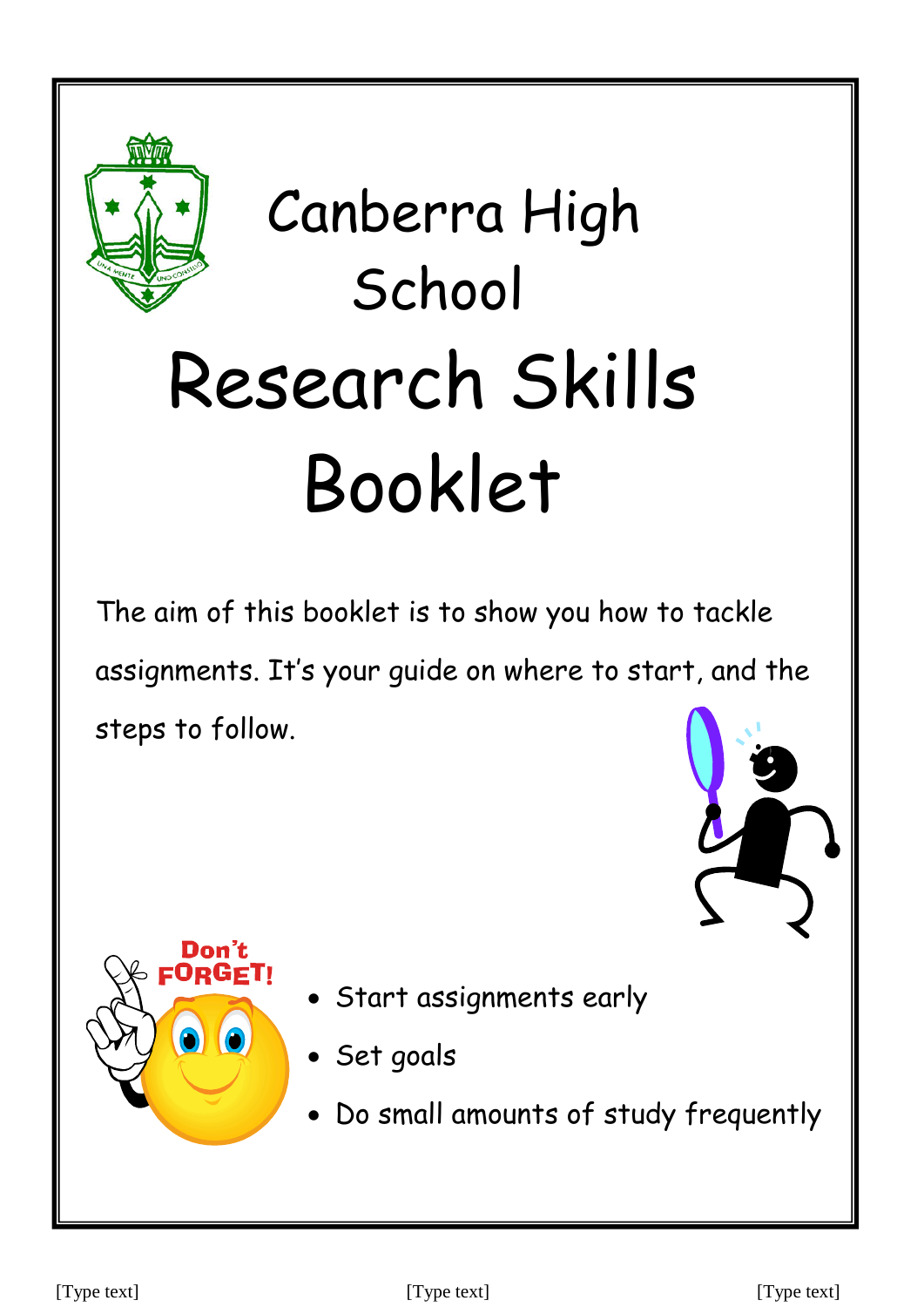## **Contents**

| How do I do research?                        |           |  |
|----------------------------------------------|-----------|--|
| Flow chart                                   |           |  |
| Assignment Goal Planner                      | 3         |  |
|                                              |           |  |
| Step 1: Where do I begin?                    | 4         |  |
| Defining the task                            | 4         |  |
| Gathering ideas                              | 4         |  |
| Brainstorming for assignments                | 5         |  |
| Graphic organisers (KWL, etc.)               | $5-6$     |  |
| Step 2: How do I locate information?         | 7         |  |
| Helpful hints when searching online          | 7         |  |
| Student friendly search engines and websites | 8         |  |
| Step 3: How do I select information?         | 9         |  |
| Step 4: How do I record my information?      | 9         |  |
| Overview                                     | 9         |  |
| Note taking<br>$\bullet$                     | 10        |  |
| Bibliography                                 | $10 - 11$ |  |
| Graphic organisers                           | 12        |  |
| Timeline and Life Cycles                     | 12        |  |
| Cornell Notes                                | 13        |  |
| Steps 5: How do I organise and present my    |           |  |
| information?                                 |           |  |
| Pre-writing and drafting                     |           |  |
| Editing and publishing                       |           |  |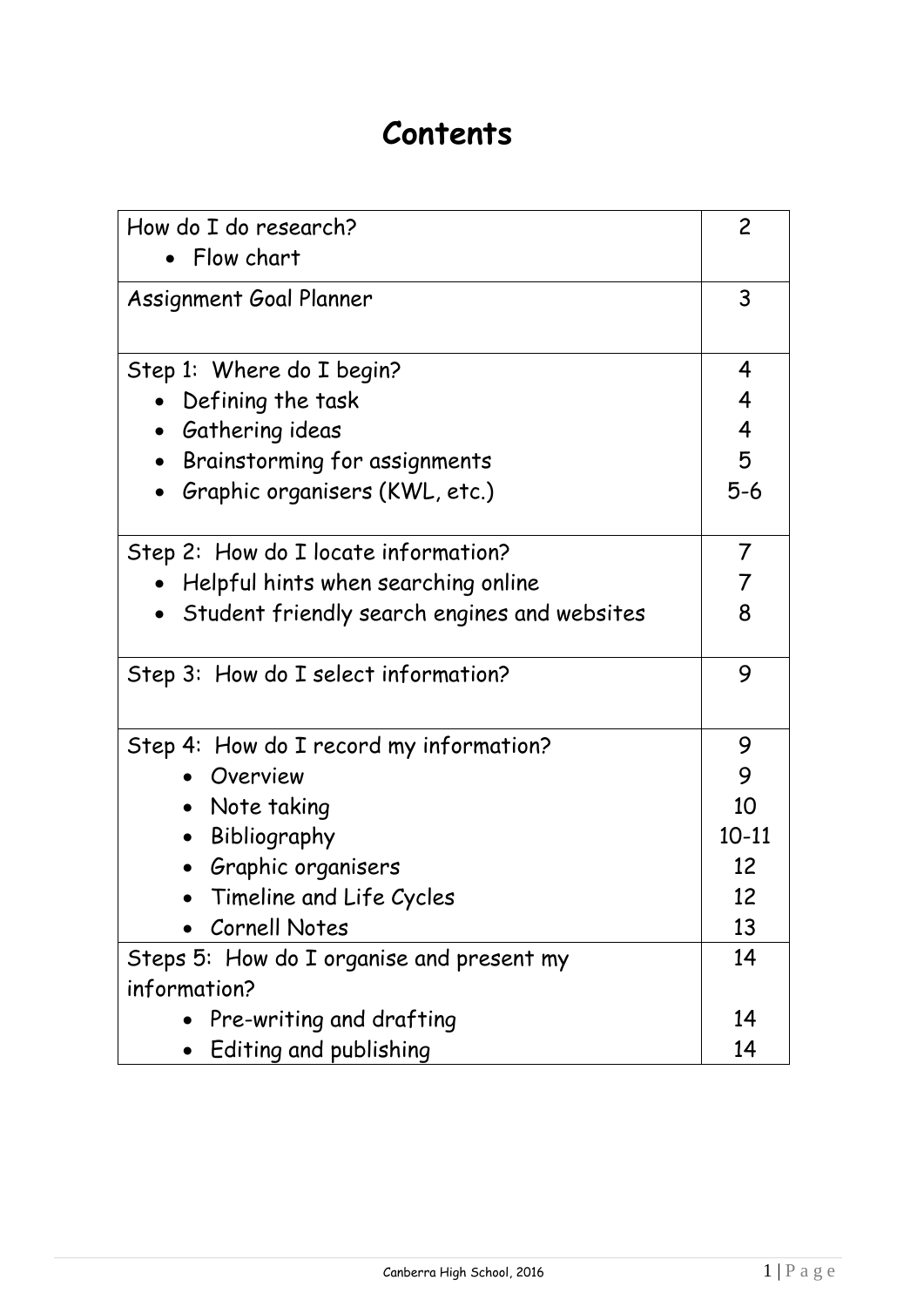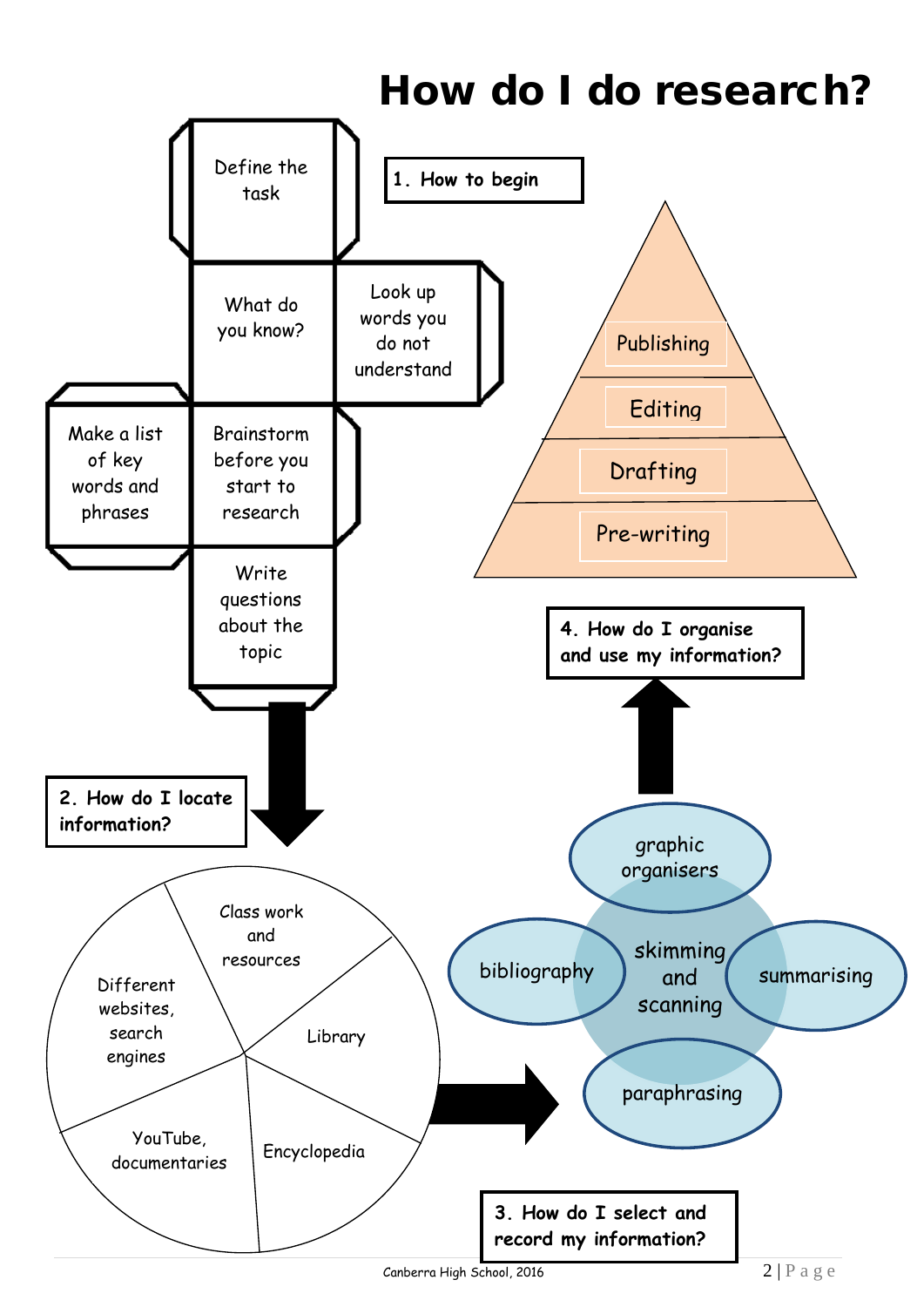## **Assignment Goal Planner**

|  | Worth: % |  |
|--|----------|--|

| Set a Goal                       | The Process                                                                                                                                                                                                                  | Do by | Done |
|----------------------------------|------------------------------------------------------------------------------------------------------------------------------------------------------------------------------------------------------------------------------|-------|------|
| Read the<br>assignment<br>task   | Defining the task<br>Understand the topic.<br>Look up words you do not understand.<br>List key words and phrases.<br>Write questions about the topic.<br>Discuss ideas in class.                                             |       |      |
| Gather your<br>information       | Locate the information<br>Search sources: class material, the library, the<br>Internet - different search engines, YouTube.<br>Skim, scan, read sources.<br>Brainstorm, make notes.<br>Use graphic organisers.               |       |      |
| Take your<br>notes               | Selecting and recording information<br>Skim and scan resources.<br>Take notes.<br>Summarise, paraphrase, use own words.<br>Collect quotes.<br>Record details for bibliography.                                               |       |      |
| Begin<br>pre-writing             | Organising the information<br>Organise notes and research into categories.<br>Highlight/colour code important information.<br>Use templates to plan your draft.                                                              |       |      |
| Begin<br>drafting and<br>editing | Writing the assignment<br>Create first draft using assignment and rubric.<br>Edit for missing information, grammatical and<br>spelling errors.<br>Have someone edit the re-draft.<br>Include pictures, references, headings. |       |      |
| Create your<br>polished copy     | Completing the polished copy<br>Review draft feedback.<br>Check referencing, complete bibliography.<br>Create polished copy.<br>Hand in on time.                                                                             |       |      |

Note: Goals 2,3 and 4 are not necessarily sequential. Often when completing assignments you move back and forth. You start to write then find you need more information.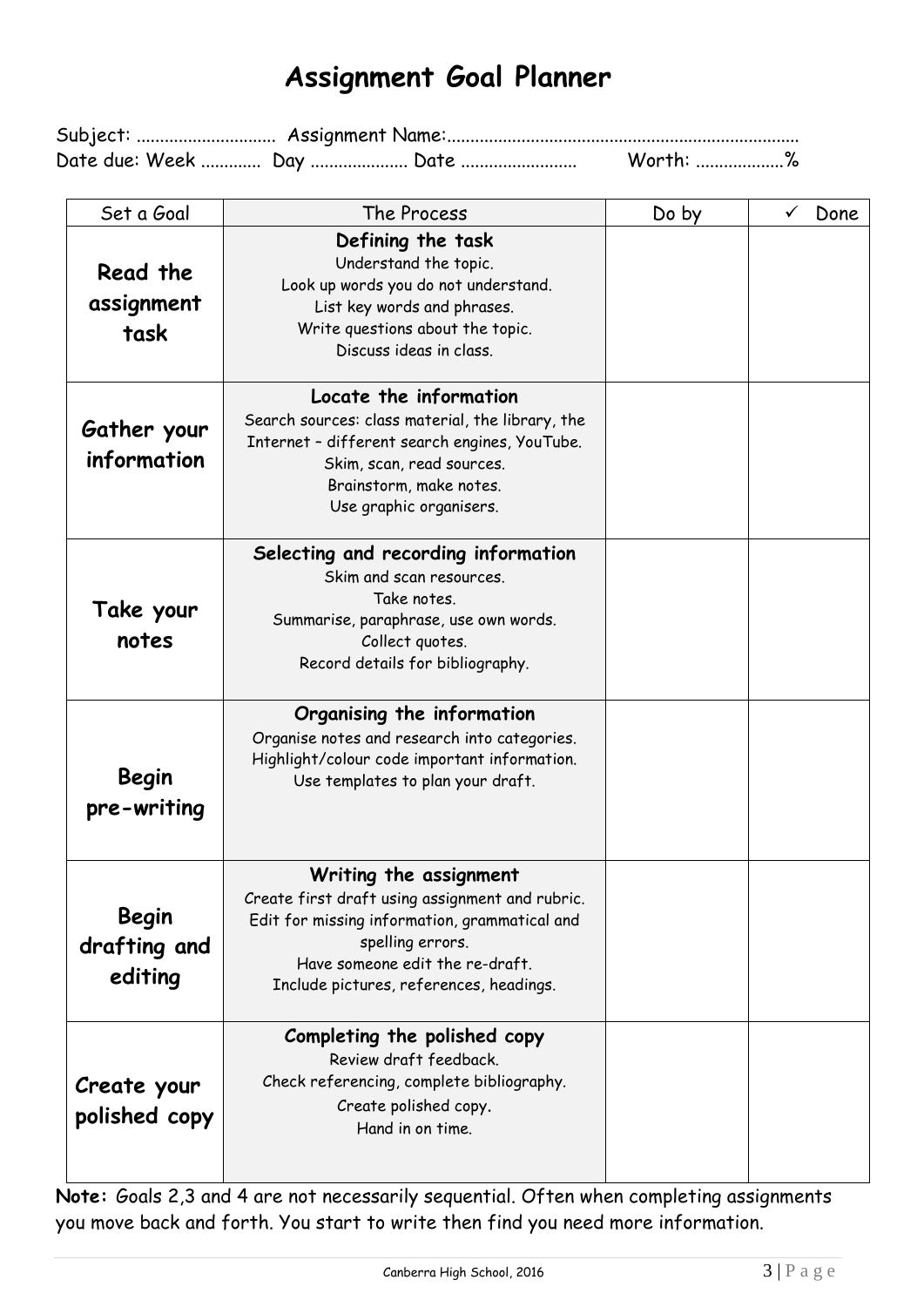## **Step 1: Where do I begin?**

#### **A.Begin by defining the task**

- 1. Write the due date in your diary,
- 2. Have your assignment in front of you.
- 3. Scan it to become familiar with its layout.
- 4. Skim it for key words and ideas about the topic.
- 5. Have a pencil, eraser or pen at hand.
- 6. Read the assignment more closely.
- 7. Make notes in the margins as you read.
- 8. Underline key words and unfamiliar words, look up the definitions and synonyms, write these close to the word, use personalised symbols if you have developed your own such as:
	- a '?' if you don't understand something.
- 9. Ask questions about the topic.
- 10. Summarise what you're being asked to do.
- 11. Rewrite the topic in your own words.
- 12. If you are unsure about any details:
	- a. ask your teacher for clarification,
	- b. discuss it with a parent/guardian/peer.
- 13. Make a plan or a timeline to keep you on track.

#### **B. How do I gather ideas?**

Begin gathering ideas about the topic as soon as possible as this helps to focus your thinking. You could:

- Ask and write questions about the topic and what you need to find out.
- Write down keywords; these could be good search terms.
- Brainstorm your ideas on graphic organisers such as a KWL chart or concept map (see page 6).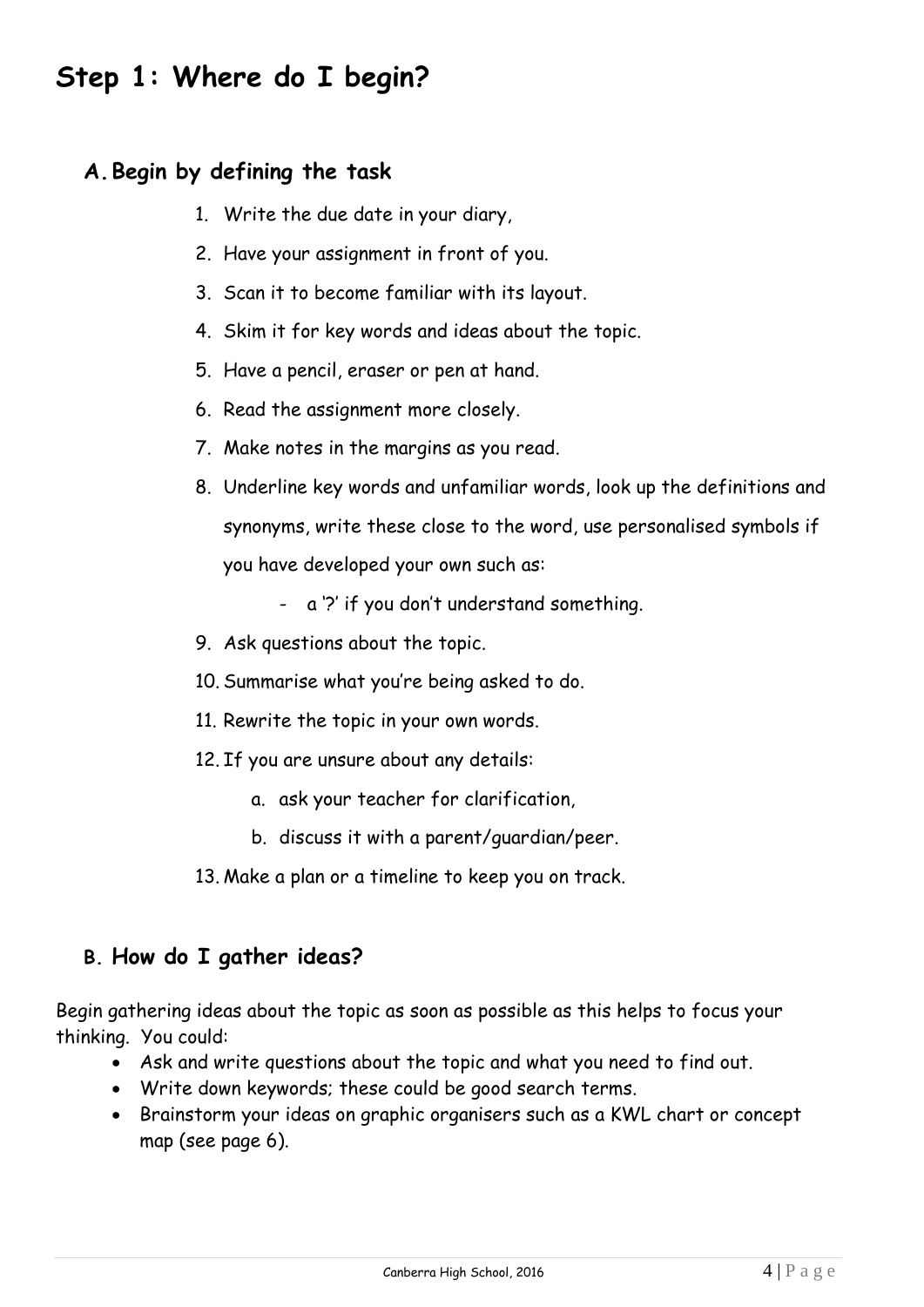#### **How do I brainstorm for an assignment question?**

**Sample Assignment Question:** 



## Why was the samurai class of Shogunate Japan

What are graphic organisers?

These are handy tools to use when developing your assignments. They can be used at the start when you do your brainstorm or when you are planning your writing. Graphic organisers help you plan your work and guide your writing. Here are some Online Graphic Organiser websites for you to look at. You can also print these out and give them to your teacher prior to the writing stage to make sure you are answering the requirements of the assignment.

Did their privileges change over time? Why?

[cooltoolsforschools -](http://www.google.com.au/url?sa=t&rct=j&q=&esrc=s&source=web&cd=1&cad=rja&ved=0CCkQFjAA&url=http%3A%2F%2Fcooltoolsforschools.wikispaces.com%2FOrganiser%2BTools&ei=CUbaUrk5gqeVBdeRgPgB&usg=AFQjCNF67RHTvOKO_-OhlQgs0fbvHdCimw&bvm=bv.59568121,d.dGI) Organiser Tools

<http://cooltoolsforschools.wikispaces.com/Organiser+Tools>

[ClassTools.net: Create interactive flash tools](http://www.google.com.au/url?sa=t&rct=j&q=&esrc=s&source=web&cd=1&cad=rja&ved=0CDsQFjAA&url=http%3A%2F%2Fwww.classtools.net%2F&ei=EEvaUqGXLsWklQWKkoHoBQ&usg=AFQjCNEbxdR1ODqtiXwnGDWg4abCxSNvBQ&bvm=bv.59568121,d.dGI)/games for education <http://www.classtools.net/>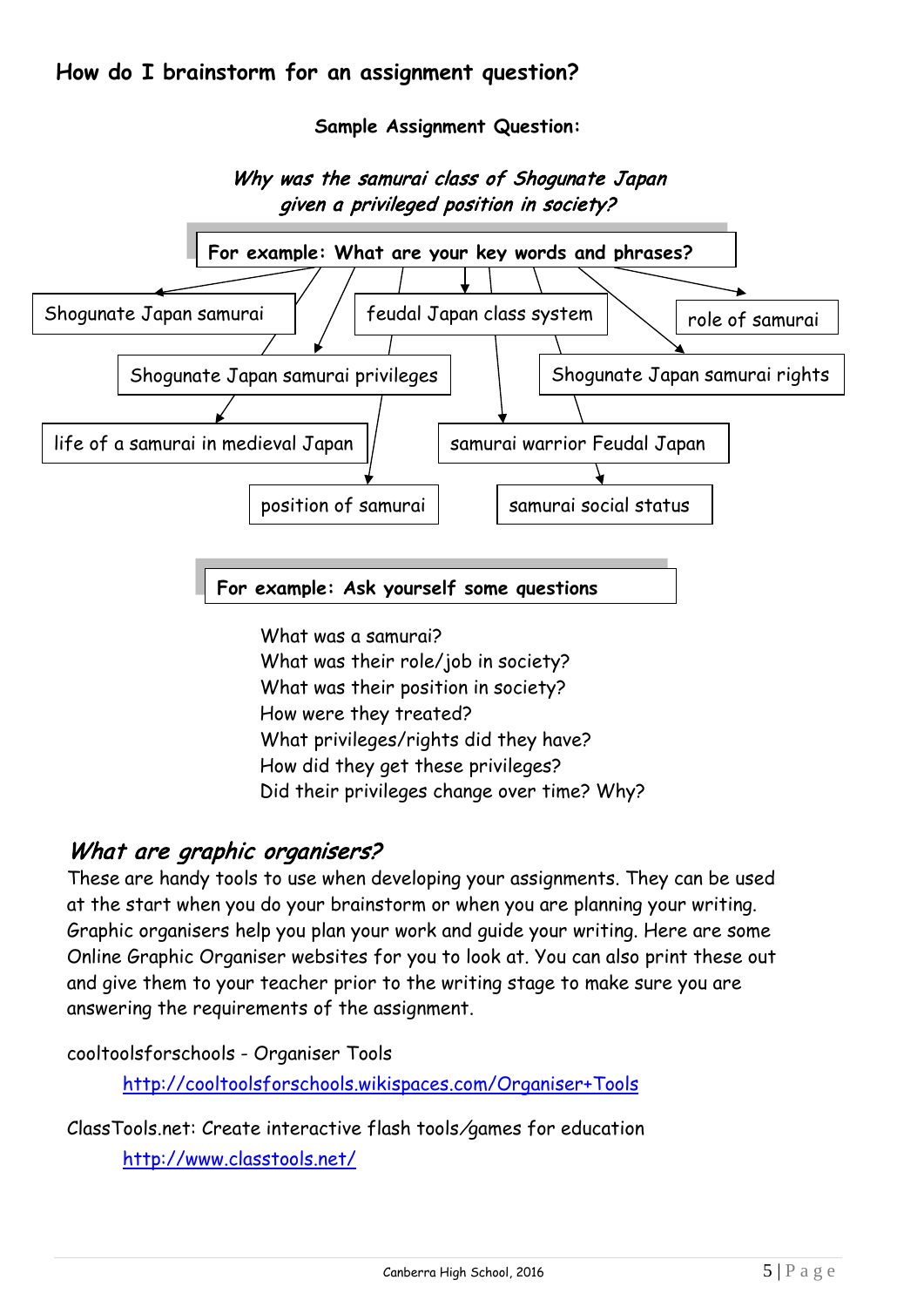If you prefer to brainstorm on your computer try the Online Brainstorming tool [bubbl.us](http://www.google.com.au/url?sa=t&rct=j&q=&esrc=s&source=web&cd=3&cad=rja&ved=0CDUQFjAC&url=http%3A%2F%2Fbubbl.us%2F&ei=CUbaUrk5gqeVBdeRgPgB&usg=AFQjCNF7Heta18rFHlF5O7wPcfMagX3sZA&bvm=bv.59568121,d.dGI)  - [brainstorm and mind map](http://www.google.com.au/url?sa=t&rct=j&q=&esrc=s&source=web&cd=3&cad=rja&ved=0CDUQFjAC&url=http%3A%2F%2Fbubbl.us%2F&ei=CUbaUrk5gqeVBdeRgPgB&usg=AFQjCNF7Heta18rFHlF5O7wPcfMagX3sZA&bvm=bv.59568121,d.dGI) online

<https://bubbl.us/>

## Or try one of these:

## **KWL Chart**

**A KWL Chart** gets you thinking and asking questions before you begin to research a topic. The **K** stands for **Know**, **W** stands for **What**, and **L** stands for **Learn**. You don't always need a template; you can rule one up in your subject book.

| Know<br>What I already know<br>about the topic | What<br>What I need to find out | Learn<br>What I have learned |
|------------------------------------------------|---------------------------------|------------------------------|
|                                                | Questions I have                |                              |
|                                                |                                 |                              |
|                                                |                                 |                              |
|                                                |                                 |                              |
|                                                |                                 |                              |
|                                                |                                 |                              |

## **Concept Maps**

**A brainstorm/concept map** can be used for most topics and assignments, such as orals, reports and essays. To prompt your thinking, put the main topic word in the centre and use the words **who, what, when, where, why** and **how**. For example:

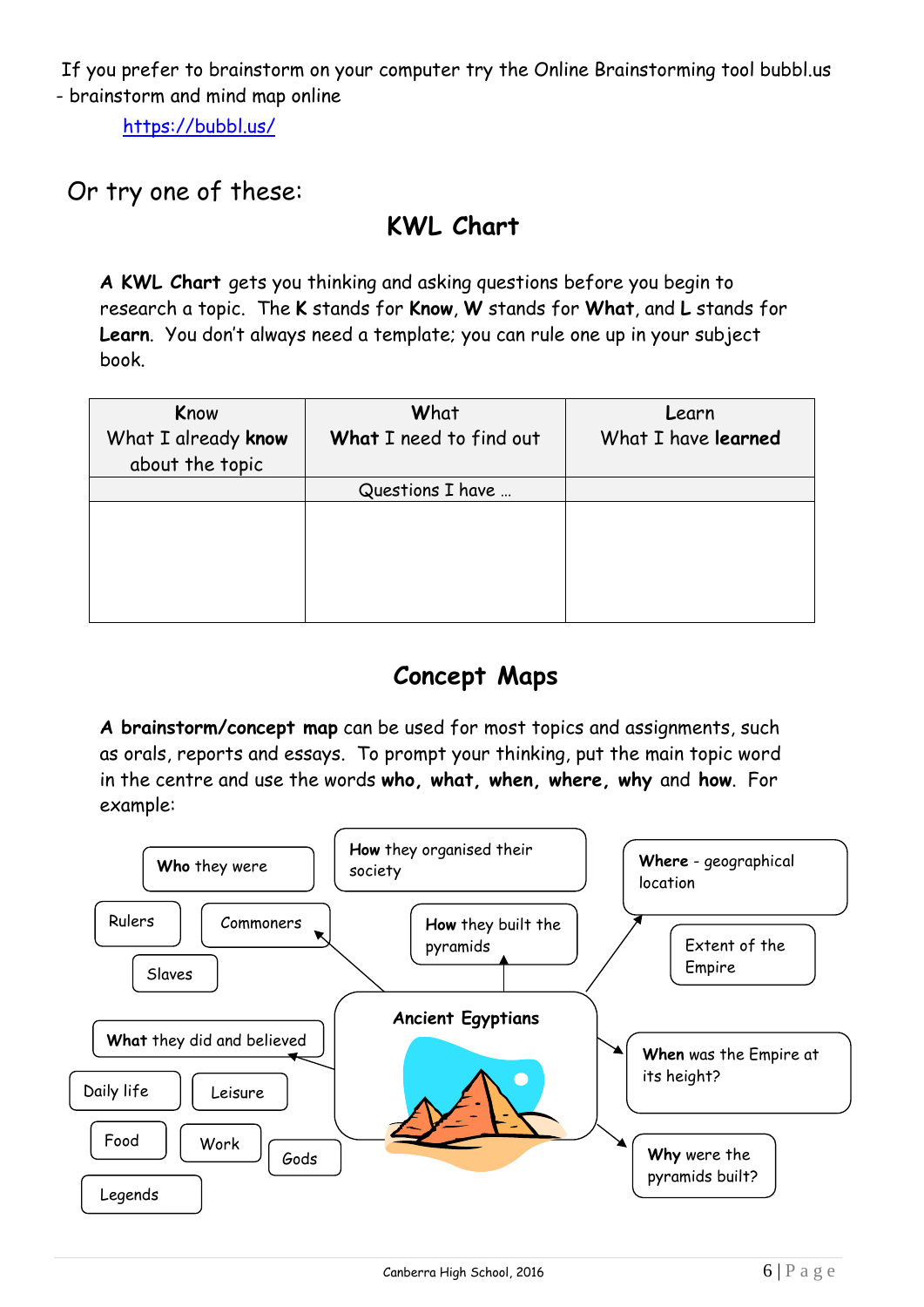## **Step 2: How do I locate information?**

- Think about the sources that suit your needs.
- Consider sources you already have:
	- o Reading material studied in class (e.g. text book articles, library books, encyclopaedias, newspapers, etc).
	- o Visual and/or audio text (e.g. YouTube, films, documentaries …).
- Search the library catalogue and the internet for other resources.
- Refine search terms to make your search broader or narrower.
- Evaluate the quality of the information source. Ask the following questions:
	- o 'How current is it?'
	- o 'How reliable is the author and is it relevant to the task?'

#### **Helpful hints when searching online**

- Use a variety of search engines.
- Use unique terms that are specific to the subject you are researching. For example, instead of searching for "cats," include the breed of the cat.
- Use the Advanced search settings. This will help narrow the number of sites that appear.
- Include the words 'for kids' or 'for students' after you have typed in your key words, phrases or question. You will find these sites easier to read and understand. Keep it simple. Use words that are most likely to appear on websites.
- Use quotation marks to search for specific phrases. This limits the search results to only those webpages that contain the exact phrase you've specified, for example "hunting dogs".
- Use the minus (-) sign before a keyword to tell search providers to exclude pages with that term, for example "dogs-hunting-wild-small".
- Remove common words such as "a," "my," or "the," unless you're looking for a specific title. If the word is part of something you are looking for (a song title, for example), include the common word and surround the phrase with quotation marks.
- Use synonyms or alternative search terms. Be creative or use a thesaurus for ideas. **Site search:** When doing research, it is best to go directly to the source, and site search is a great way to do that. Example: site: www.edu will give educational pages.
- Have multiple tabs open in your browser. You do this by right clicking on a link, then from the pop-up you select 'open in new tab'. This allows you to see many websites and move from one to the other.
- Each time you surf the internet for your research make sure you have a bibliography generator, for example Cite This for Me [www.citethisforme.com](http://www.citethisforme.com/) open in a different tab. This site automatically creates your bibliography or reference list using the Harvard Referencing citation system. Make sure you check that all the information has been included. Also check with your teachers as to the correct bibliography format they wish you to use.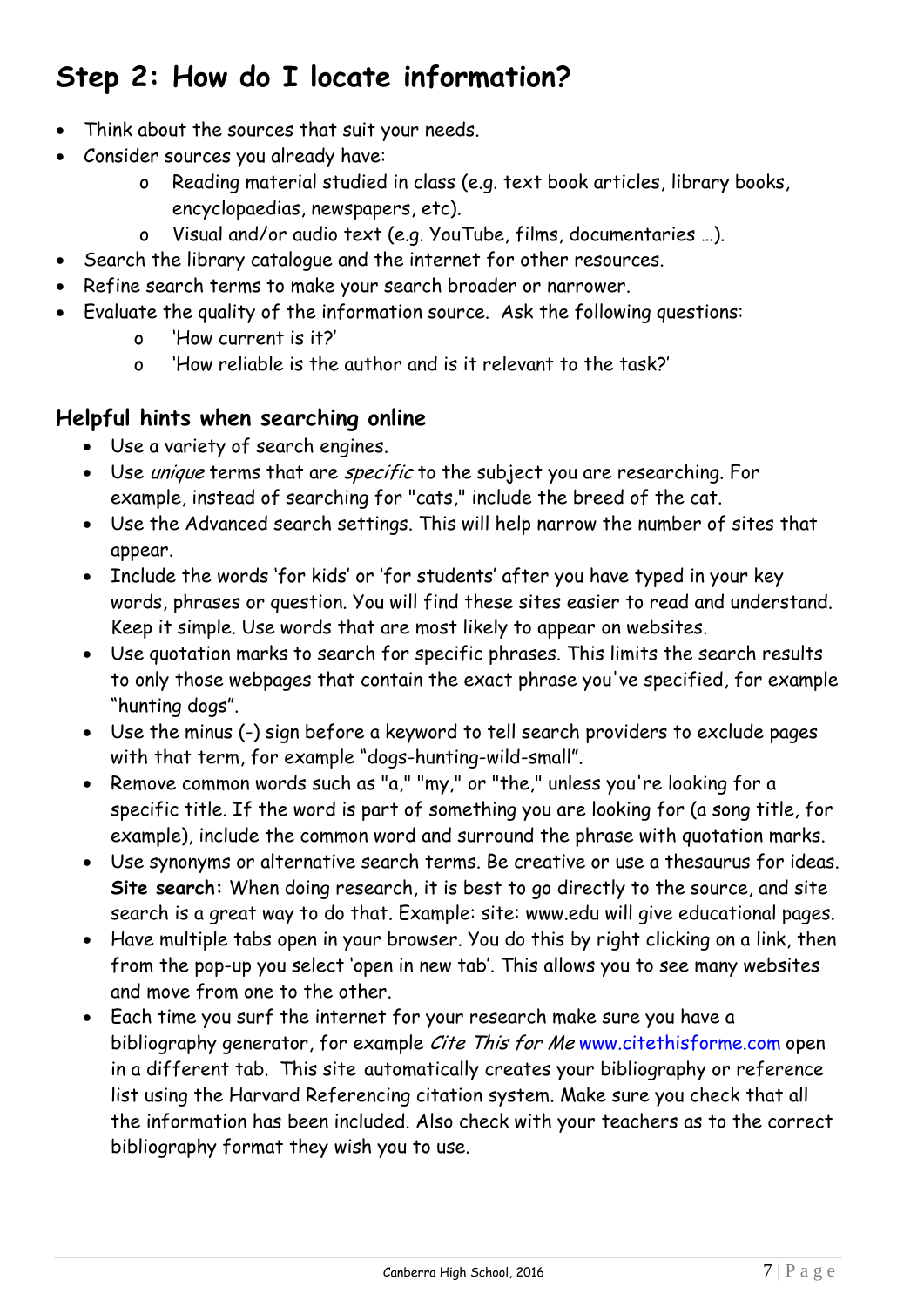#### **Student friendly search engines and websites**

Most students use Google, Yahoo, or Bing as their search engines. Below is a list of alternative search engines that are more student friendly and academic in nature.

| Simple English<br><b>WIKIPEDIA</b>                                | Simple English Wikipedia is an excellent site for students. The language and<br>terminology used makes it easier to understand the content.<br>http://en.wikipedia.org/wiki/Wikipedia:Simple_English_Wikipedia                                          |
|-------------------------------------------------------------------|---------------------------------------------------------------------------------------------------------------------------------------------------------------------------------------------------------------------------------------------------------|
| <b>CLOS AV</b>                                                    | Googawho? Side by side search engine results. One search allows you to<br>compare results from several top engines side by side. www.googawho.com/                                                                                                      |
| NoodleTools                                                       | NoodleTools - helps you choose the best search engine for your assignment.<br>http://www.noodletools.com/debbie/literacies/information/5locate/adviceen<br>gine.html                                                                                    |
| Sweet                                                             | Sweet Search offers five search engines - Social Studies, Biographies,<br>SweetSites (organised by grade and subject area), School Librarians, and<br>Sweet Search 4 Me. http://www.sweetsearch.com/                                                    |
| Kidrex                                                            | KidRex is a kid-safe search engine powered by Google custom search.<br>http://www.kidrex.org/                                                                                                                                                           |
|                                                                   | Ask.com is a great place to ask a question. You will get the best answers from<br>the web and real people. http://www.ask.com<br>Yippy.com queries several top search engines, combines the results, and<br>groups similar results together into groups |
| refseek*                                                          | Ref Seek is a search engine designed for academic use. It eliminates the<br>advertising and paid links found on Google.<br>www.refseek.com/                                                                                                             |
| <b>Research Guid</b>                                              | A Research Guide for Students is a good site to learn how to write research<br>reports, including how to reference. It also includes tips literary guides.<br>www.aresearchquide.com/                                                                   |
| SoftSchools.com<br><b>Timeline Maker</b>                          | Timeline Maker is an easy to use online resource. It also has a large selection<br>of readymade timelines that include history, science, bibliographies.<br>http://www.softschools.com/teacher_resources/timeline_maker/                                |
| EProCon.org<br><b>DEBATE</b>                                      | Do you need information on current and/or controversial issues? Try either<br>or Debate.org. http://www.debate.org/<br>Procon.org http://www.procon.org/                                                                                                |
| <b>WolframAlpha</b><br><b>Mathway</b>                             | If you have any questions involving numbers and mathematics, Wolfram Alpha<br>or Mathway are the places to go.<br>www.wolframalpha.com/<br>https://www.mathway.com/                                                                                     |
| WorldWideScience.org<br>The Global Science Gateway                | WorldWideScience.org is a global science entry to 60 national and<br>international scientific databases and portals.                                                                                                                                    |
| 100 Time-Saving<br><b>Search Engines for</b><br>Serious Scholars. | 100 Search Engines For Academic Research<br>http://www.teachthought.com/technology/100-search-engines-for-academic-<br>research/                                                                                                                        |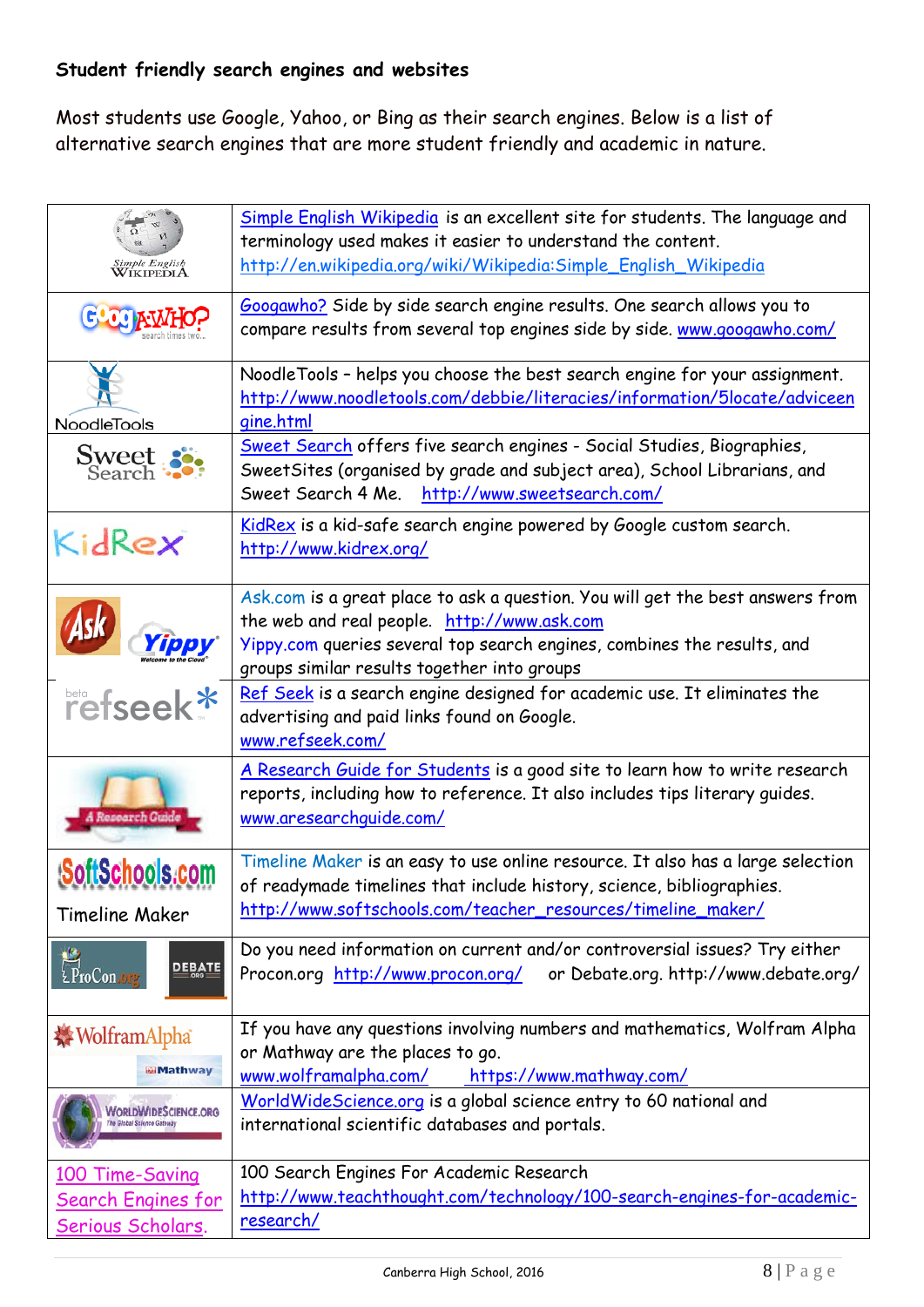## **Step 3: How do I select my information?**

- Preview texts
- Look at the indexes, table of contents and headings
- Skim and scan information to find relevant details
- Look for key words
- Notice bold, italics and underlined words
- Dismiss unnecessary information



## **Step 4: How do I record my information?**

This stage will depend on your familiarity with the text and its type. You may need to listen to an audio text, and or view a visual text and/or read a written text.

- For a written text you will need to underline key parts and make margin notes.
- For visual, audio or oral texts you will need to take notes.
- Choose the most appropriate graphic organiser.

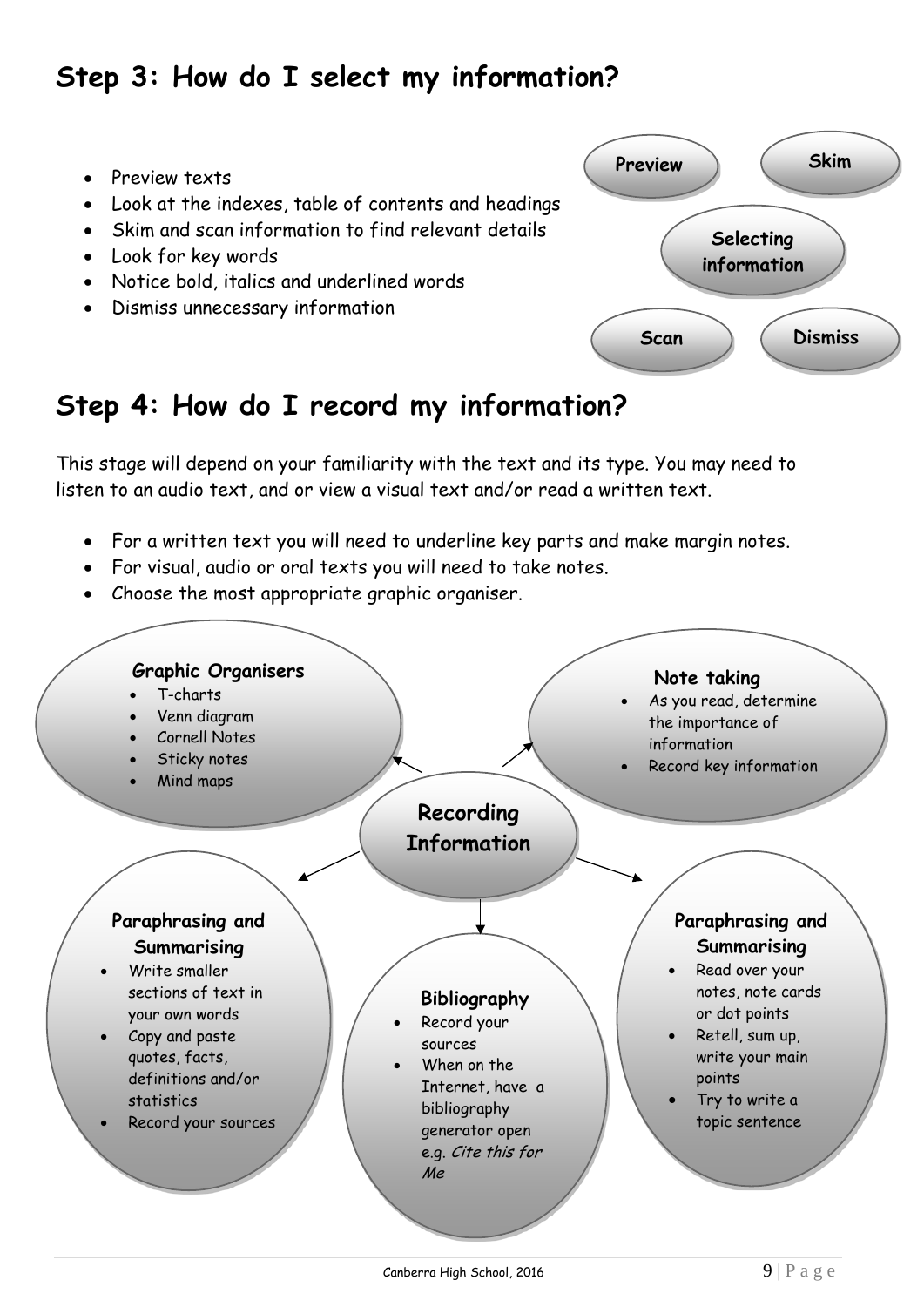#### **Note making**

- Make notes using note making strategies and focus questions (see example on page 6).
- Collect relevant quotes to use in your essay, report, explanation, etc.
- Think about the validity of the information be aware of bias and prejudice.

#### **Bibliography examples**

#### **Books**

Name of author/s (surname, initial or first name) Year of publication, Title, Publisher, Place of publication.

Gaiman, N. 2013, The ocean at the end of the lane, Headline, London. Clarke, S., Hopkins, D. & Walmsley, J. 2012, The night sky, Southern Books, Sydney.

**No author?** Enter the work under the title, followed by the year. **No date?** Write n.d. **No publisher?** Write n.pub. **No place?** Write n.p

#### **Journal and Magazine Articles**

Name of author/s Year of publication, ' Title of article', Magazine name, volume, issue no. (or date), page no/s.

Zimmer, C. 2014, 'Secrets of the brain', National Geographic, February,pp.28-58. Anderson, K. 2012, 'Whale migration', Oceanic Studies, vol.3, no.2, pp.6-8.

#### **Online journal articles from websites**

All details as above – then include when you viewed the website and the URL. Woo, M. 2013, 'Solar power in cool climates', Design Digest, March, viewed 2 May 2014, <www.designdigest/file/mar>

#### **Newspaper Articles**

Name of author/s Year of publication, 'Title of article', Newspaper name, day and month, page no/s.

Hannam, P. 2014, 'Scientists warn of big sea-ice changes', Sydney Morning Herald, 7 January, p. 8.

#### **Online newspaper articles**

Ashton, S. 2013, 'Parklands preserved for future', Northern Times, 7 June, viewed 10 October 2013, <www.northerntimes.com/parklands10>

#### **Internet**

Name of author/s Year of publication, Title of webpage, viewed day month year, <URL> Chester, K. 2013, Mountain walks of the high country, viewed 3 March 2014, [www.outdoorfest.net.au/walking](http://www.outdoorfest.net.au/walking)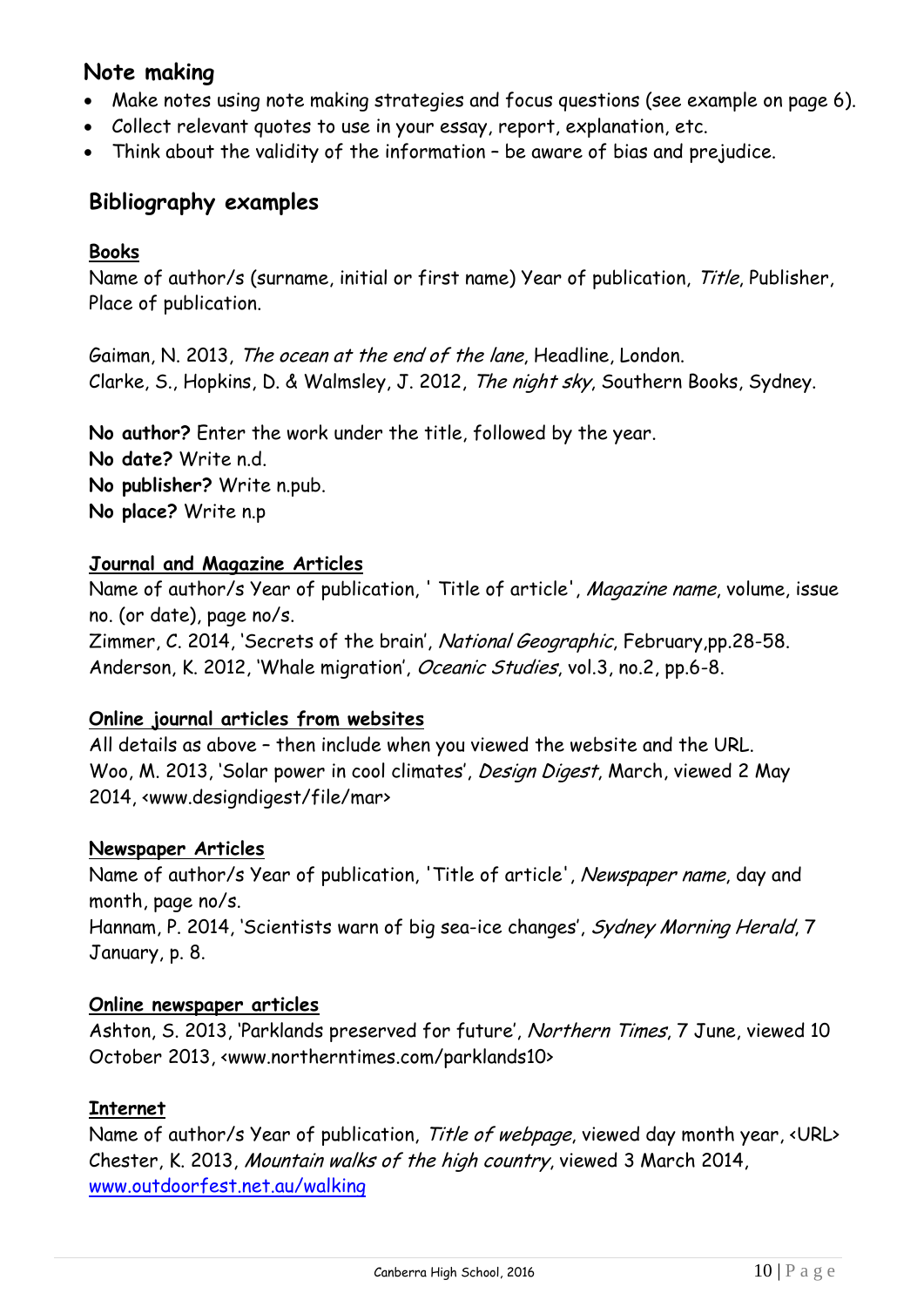#### **Websites with no author – put the title first:**

Sea kayaking adventures 2014, viewed 12 April 2014, <www.kayaker.net.au/trips> Happiness is catching 2012, viewed 6 January 2014, <www.happylife.com/85974>

#### **Wikipedia**

Write the title of the Wikipedia page, then scroll to the bottom of the page to find the latest date.

Nelson Mandela 2014, viewed 5 June 2014, <[http://en.wikipedia.org/wiki/Nelson\\_Mandela>](http://en.wikipedia.org/wiki/Nelson_Mandela)

#### **Encyclopedia**

'Title of article', Encyclopedia title Year of publication, publisher, place of publication, vol. no., page no/s.

'Amazon rainforest', World Book Encyclopedia 2012, World Book, Chicago, vol. 1, pp. 401-402.

#### **YouTube Videos**

Title of video Year, viewed day month year, <URL> Climate change: the state of the science 2014, viewed 1 August 2014, <[http://www.youtube.com/watch?v=\\_EWOrZQ3L](http://www.youtube.com/watch?v=_EWOrZQ3L-c)-c>

#### **Online Images**

Title of image (or description) Year, name of source/organisation, viewed day month year, <URL> Humpback whale 2013, World Wildlife Fund, viewed 15 February 2014,

< [http://www.worldwildlife.org/species/whale>](http://www.worldwildlife.org/species/whale)

#### **Annotating a Bibliography**

To annotate a bibliography add a brief (usually about 150 words) descriptive and evaluative paragraph to each item in your bibliography. The purpose of the annotation is to inform the reader of the relevance, accuracy, and quality of the items referenced.

Here is an example:

Armstrong, T. 1994, Multiple intelligences in the classroom, Association for Supervision and Curriculum Development, Alexandria, VA.

Armstrong describes each of seven intelligences identified by Howard Gardner. He offers an informal checklist for identifying personal strengths in the intelligences and suggests classroom applications. This book is a valuable tool for teachers at any level, with concrete suggestions for classroom applications.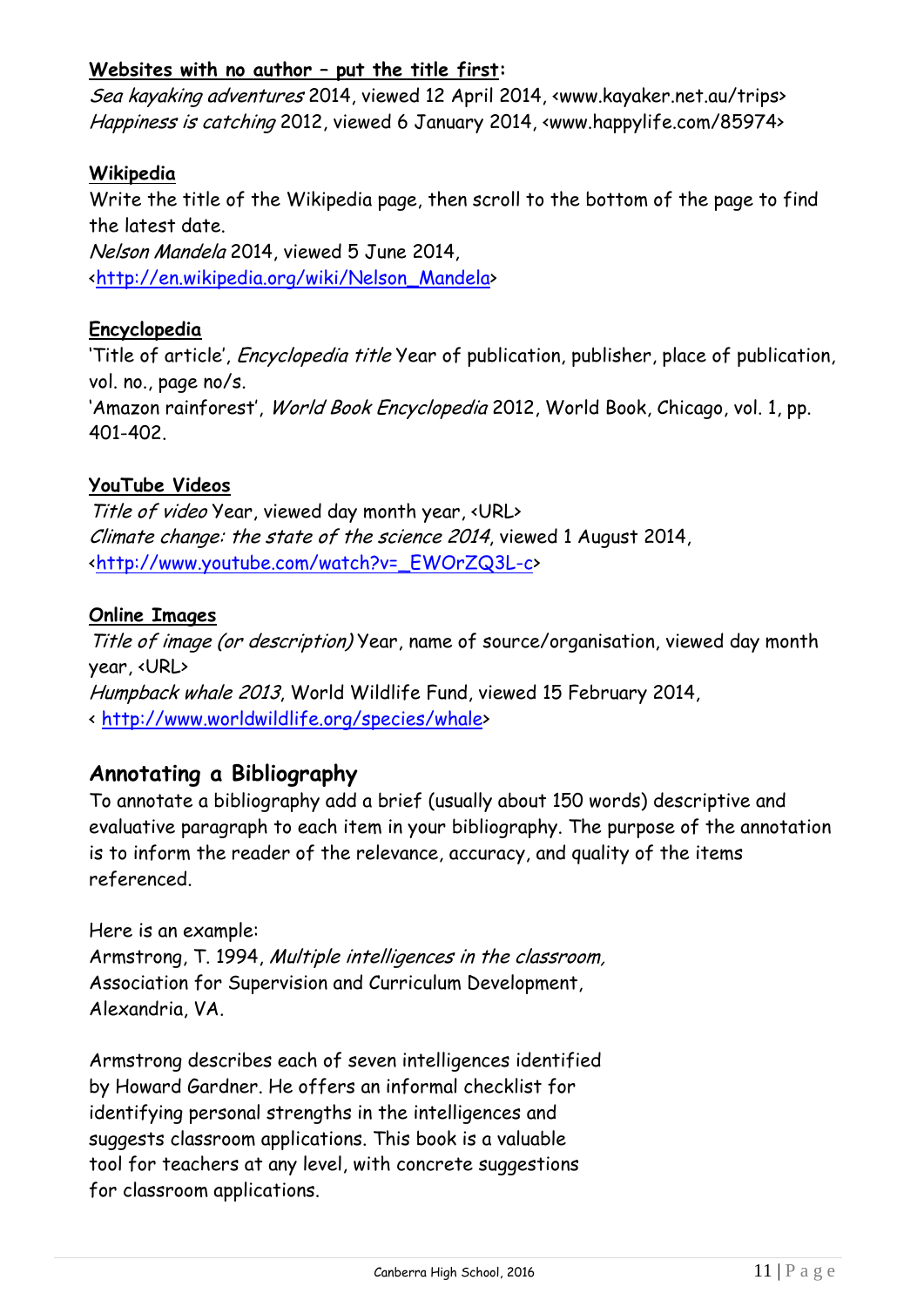## **Graphic Organisers**

These provide a structure for comparing and contrasting information - working out what is similar and what is different. Once you have completed your graphic organiser/s, you should have a better understanding of the topic, which information you can use, and if there are any gaps where you need to find more information, and be in a position to begin drafting your assignment.



## **Timelines and Life Cycles**

These help to:

organise information into a logical order or sequence while summarising facts, finding patterns, making connections and/or recognising cause and effect.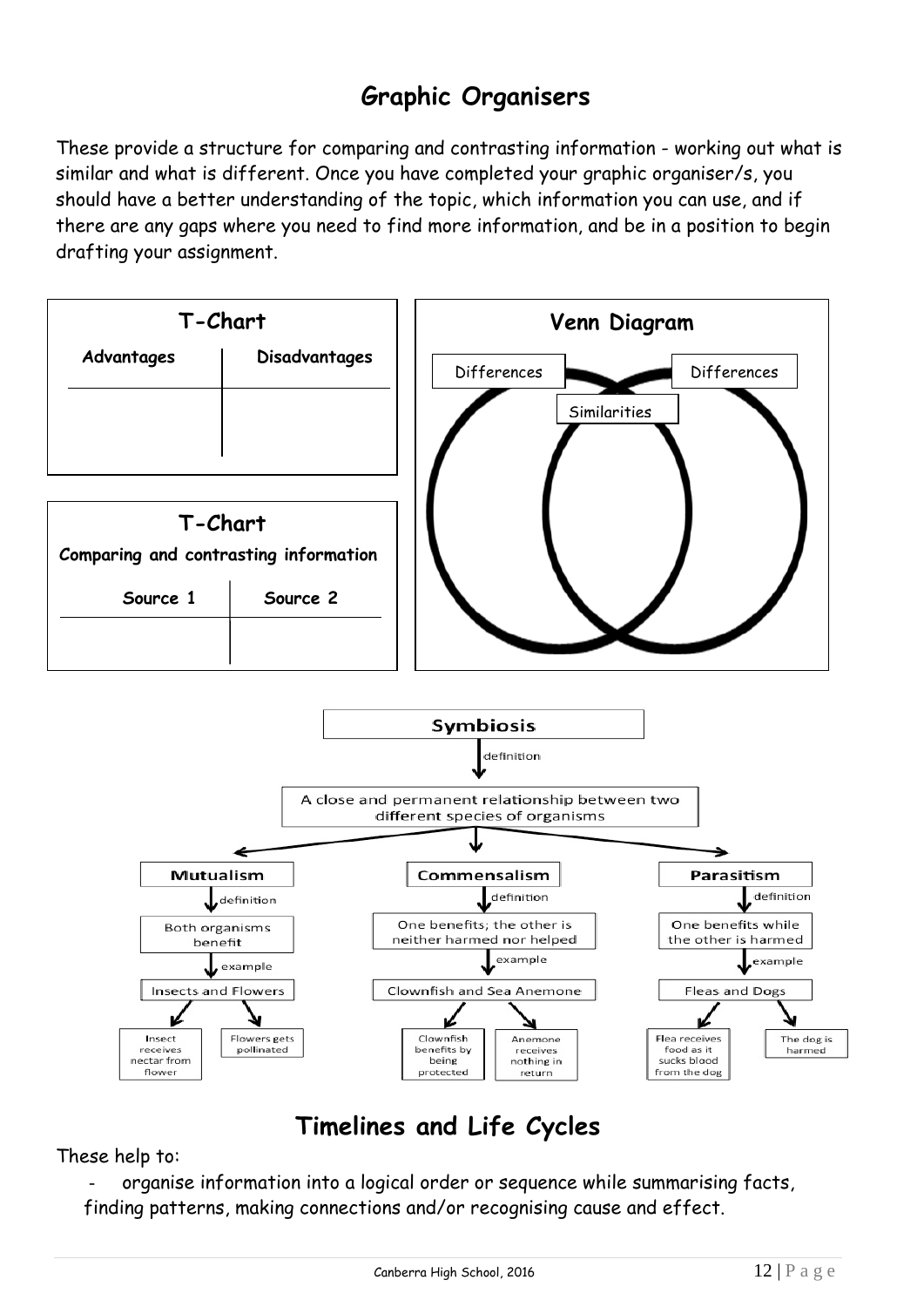## **Cornell Notes**

| Source: book, internet, other                                                                                              |                                                             |                      |                         |  |
|----------------------------------------------------------------------------------------------------------------------------|-------------------------------------------------------------|----------------------|-------------------------|--|
| Author                                                                                                                     |                                                             |                      | <b>Publication date</b> |  |
| Title                                                                                                                      |                                                             |                      |                         |  |
| Place of sponsor or publisher                                                                                              |                                                             |                      |                         |  |
| Date viewed                                                                                                                | <b>URL</b> or Database                                      |                      |                         |  |
|                                                                                                                            |                                                             | <b>Cornell Notes</b> |                         |  |
| Main ideas,<br>keywords,<br>questions                                                                                      | Dot point summary of useful information - write as you read |                      |                         |  |
|                                                                                                                            |                                                             |                      |                         |  |
| Summarise your notes - this should be shorter than the notes above, contain specific information,<br>facts and vocabulary. |                                                             |                      |                         |  |
|                                                                                                                            |                                                             |                      |                         |  |
|                                                                                                                            |                                                             |                      |                         |  |
|                                                                                                                            |                                                             |                      |                         |  |
|                                                                                                                            |                                                             |                      |                         |  |